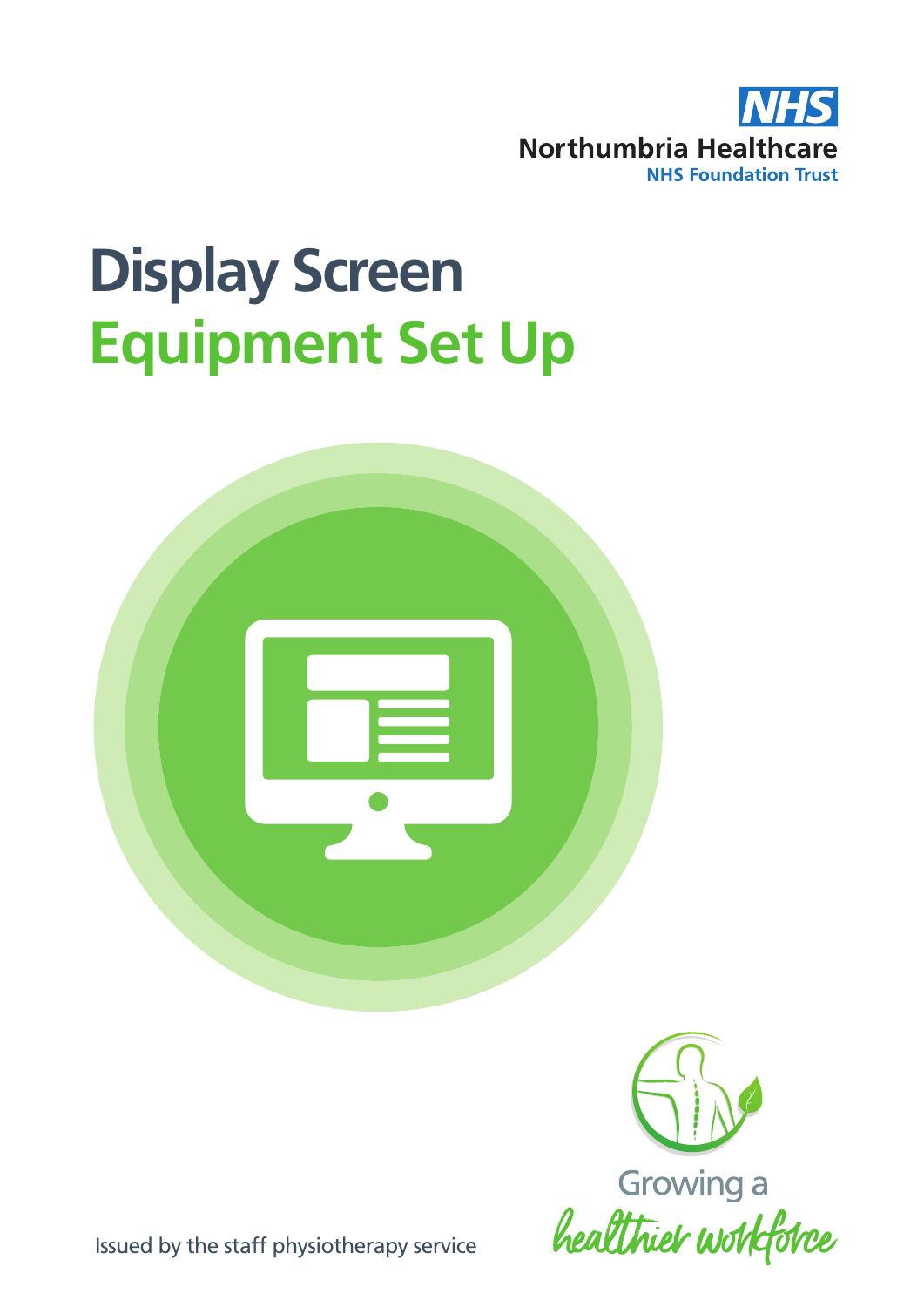**You may be required to work with computers or display screen equipment for some or all of your day; this might be in different hospitals/clinics or other environments such as patients' homes, your own home, public places and hot-desk areas provided by the trust or other partner organisations.**

**The following information provides advice on how to set up the workstation you are using.**

**You should adjust the workstation to suit you; where there is more than one user of the workstation, equipment should be adjustable.**

# **Chair**

- Raise or lower chair so that your elbows are bent to 90° and the desk is slightly below your elbows If your feet do not touch the floor, use a foot rest.
- Shoulders should be relaxed, not elevated.
- Keep your arms in close to your side.
- Adjust back rest, height and angle, to provide support for your back.
- Sit your bottom right back in the chair for support.
- Pull your chair in close under the desk, consider removal of chair arms if they prevent this.

# **Screen Position**

- Directly in front, at arm's length (50 – 70 cm).
- The top of the screen at eye level or slightly below. A screen step or swivel arm may be required.
- At 90° to light source to avoid glare.

# **Keyboard**

- Keep your wrist and fingers in line with your forearm.
- Ensure adequate space on the desk in front of keyboard to rest your wrists when not keying.
- A wrist rest should only be used when not keying

## **Zone of convenient reach**

Objects such as your phone and filing trays should be stored within this area to avoid over-stretching.

## **Normal working zone**

Your arms should remain close to your side and frequent tasks should be undertaken within this area e.g. keyboard use, mouse use, written work.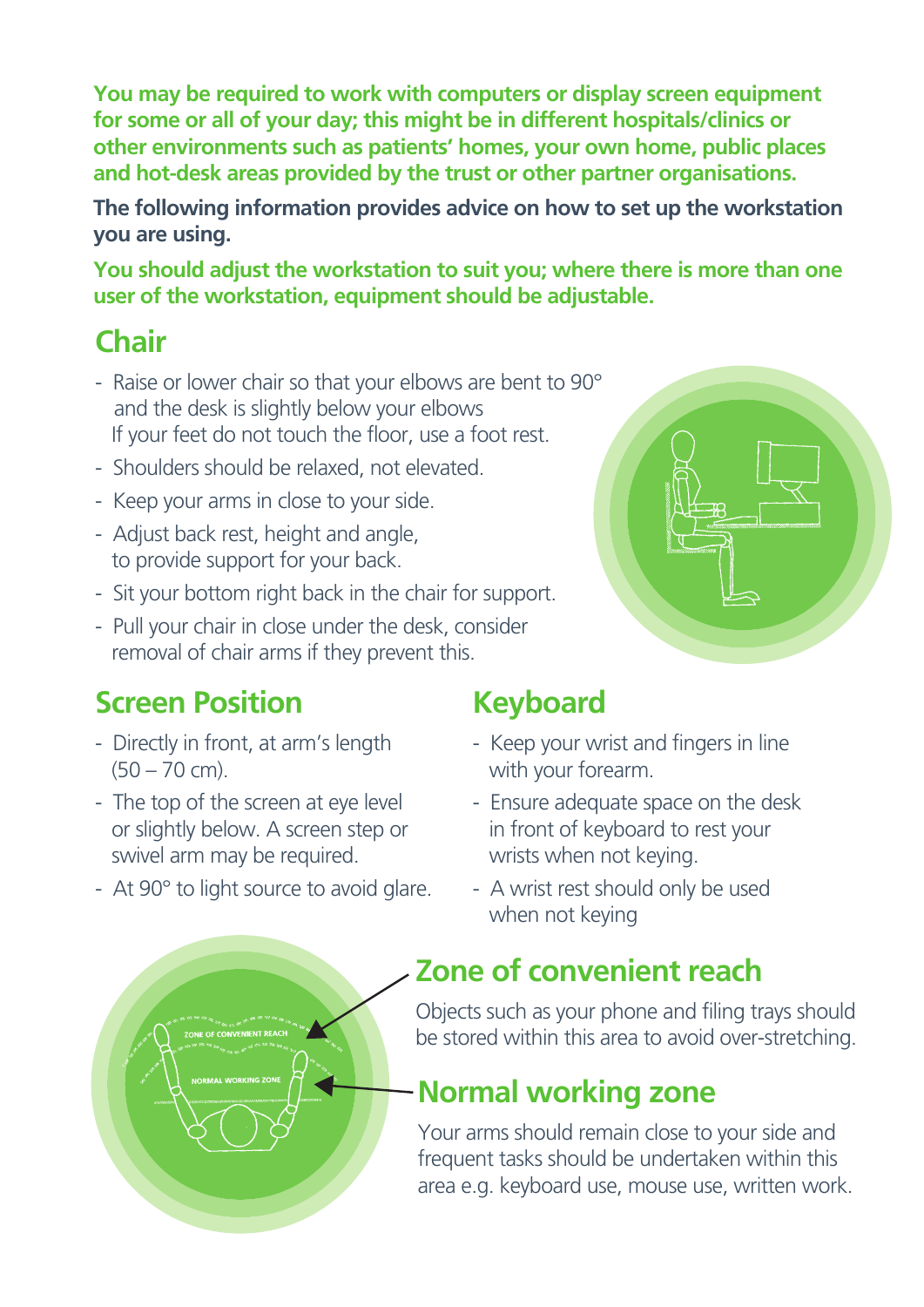#### **Mouse**

- Keep within the normal working zone with your arm close to your side, not outstretched.
- Avoid gripping the mouse.
- Take your hand off the mouse when not using it.

#### **Desk**

- Ensure there is space to pull your chair fully under the desk.
- Avoid storing bags, bins, files, mobile pedestals etc. under the desk to limit leg access.
- Keep desk tidy and remove unnecessary equipment from desk e.g. disk drive, printer.

# **Micro-breaks**

As computer technology has advanced, there can be less demand for tasks which involve moving around such as getting up to go to the photocopier/printer/to talk to someone, resulting in prolonged periods of sitting in the same position.

#### **Where possible, tasks should be arranged to encourage regular movement so that:**

- Every 20-30 minutes – take micro-breaks while seated, for example, take your hands off the keyboard and mouse to stretch and move in a different direction, such as:



- Every hour - get up from the seat, for example pick up your printing or top up your water glass.